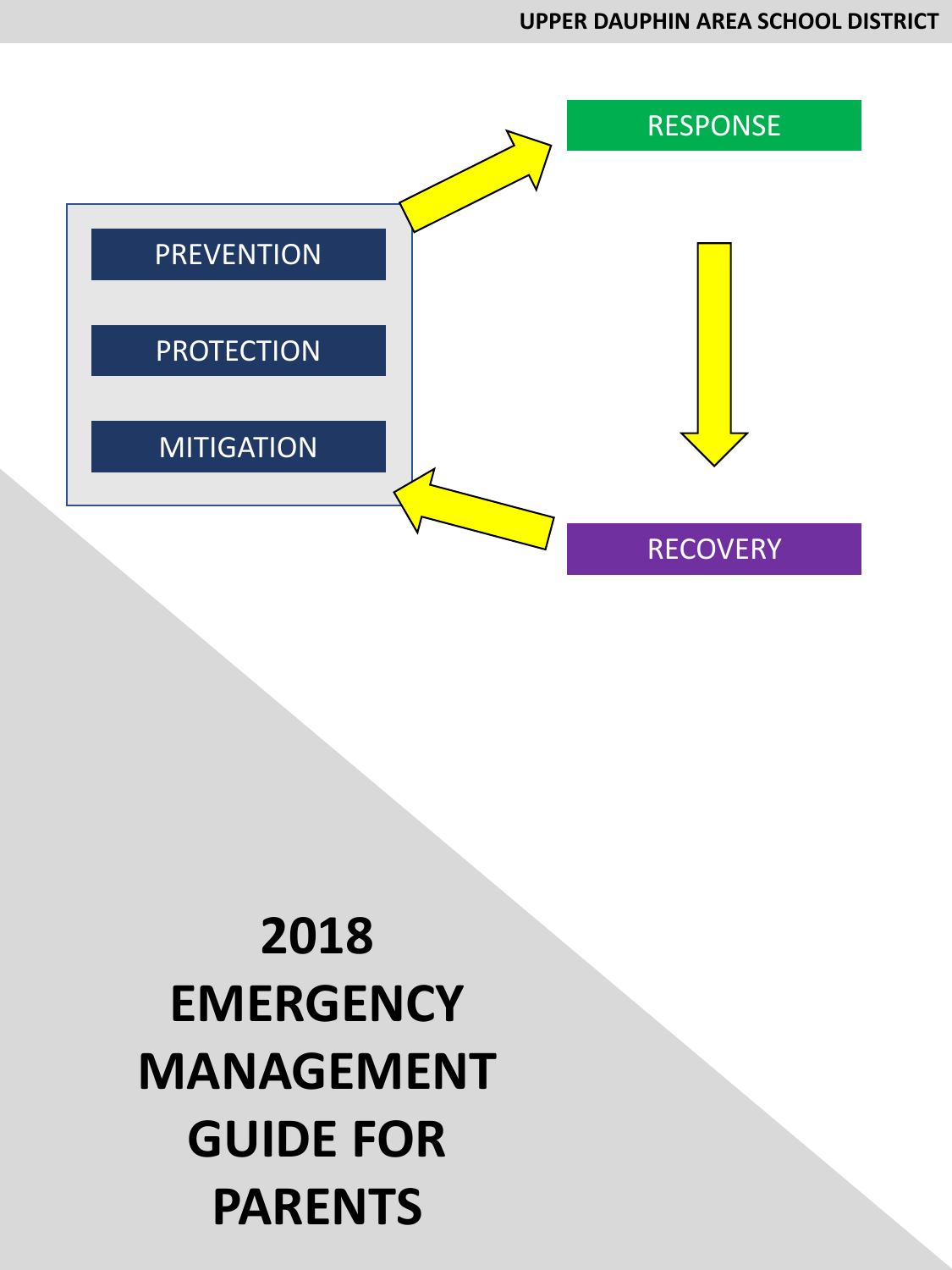#### **MESSAGE FROM SUPERINTENDENT**

The purpose of this guide is to provide information about how the Upper Dauphin Area School District handles emergency situations. The safety and welfare of all students in the Upper Dauphin Area School District is our utmost concern. Each year, the school district puts a significant amount of effort into preparing for the possibility of emergency situations. As such, we continue to review and update the District's All-Hazards Plan on an ongoing basis. As part of our efforts to keep parents/guardians informed about the All-Hazards Plan, the District is providing this guide that contains information that may be useful to parents prior to, during and after emergency situations.

Please note that as of the 2018-19 school year, the UDASD will no longer be using the Schooldude crisismanager app. The UDASD will be using other methods to more effectively communicate emergency preparedness information to stakeholders of the School District.

Thank you for taking the time to read this guide for parents. As stated earlier, your child's safety is truly important to us and the UDASD will continue to take steps to provide a safe and secure environment in which your children can learn.

Sincerely,

Evan S. Cuilling

**2018 EMERGENCY MANAGEMENT GUIDE FOR PARENTS**

#### **EMERGENCY TYPES**

The All-Hazards plan provides for response actions to be taken in all types of emergencies; therefore, several types of protective responses are planned as follows:

| <b>Condition</b>                                | <b>Description</b>                                                                                                                                                                                                                                                                                                                                                                                                                                                                                                                                                                                         |
|-------------------------------------------------|------------------------------------------------------------------------------------------------------------------------------------------------------------------------------------------------------------------------------------------------------------------------------------------------------------------------------------------------------------------------------------------------------------------------------------------------------------------------------------------------------------------------------------------------------------------------------------------------------------|
| <b>Short</b>                                    | Short Evacuation is when we move                                                                                                                                                                                                                                                                                                                                                                                                                                                                                                                                                                           |
| <b>Evacuation</b>                               | students to a designated area on the                                                                                                                                                                                                                                                                                                                                                                                                                                                                                                                                                                       |
|                                                 | school grounds in case of a fire.                                                                                                                                                                                                                                                                                                                                                                                                                                                                                                                                                                          |
| Long                                            | Long Evacuation is when we move                                                                                                                                                                                                                                                                                                                                                                                                                                                                                                                                                                            |
| <b>Evacuation</b>                               | students to a designated area off of                                                                                                                                                                                                                                                                                                                                                                                                                                                                                                                                                                       |
|                                                 | school grounds. A long evacuation                                                                                                                                                                                                                                                                                                                                                                                                                                                                                                                                                                          |
|                                                 | may become necessary during an                                                                                                                                                                                                                                                                                                                                                                                                                                                                                                                                                                             |
|                                                 | active shooter situation, hazardous                                                                                                                                                                                                                                                                                                                                                                                                                                                                                                                                                                        |
|                                                 | materials incident or a structural                                                                                                                                                                                                                                                                                                                                                                                                                                                                                                                                                                         |
|                                                 | issue within the building.<br>In                                                                                                                                                                                                                                                                                                                                                                                                                                                                                                                                                                           |
|                                                 | addition, a short evacuation may                                                                                                                                                                                                                                                                                                                                                                                                                                                                                                                                                                           |
|                                                 | turn into a long evacuation if                                                                                                                                                                                                                                                                                                                                                                                                                                                                                                                                                                             |
|                                                 | students are not able to return to                                                                                                                                                                                                                                                                                                                                                                                                                                                                                                                                                                         |
|                                                 | the building in a timely manner.                                                                                                                                                                                                                                                                                                                                                                                                                                                                                                                                                                           |
| <b>Delayed</b>                                  | These actions are normally taken in                                                                                                                                                                                                                                                                                                                                                                                                                                                                                                                                                                        |
| Opening,                                        | case of a winter storm.<br><b>These</b>                                                                                                                                                                                                                                                                                                                                                                                                                                                                                                                                                                    |
| <b>Cancellation of</b>                          | actions may also be necessary in                                                                                                                                                                                                                                                                                                                                                                                                                                                                                                                                                                           |
| <b>Classes, Early</b>                           | case of disruption of public utility                                                                                                                                                                                                                                                                                                                                                                                                                                                                                                                                                                       |
| or Delayed                                      | services or other situations in which                                                                                                                                                                                                                                                                                                                                                                                                                                                                                                                                                                      |
| <b>Release of</b>                               | the school cannot hold classes.                                                                                                                                                                                                                                                                                                                                                                                                                                                                                                                                                                            |
| <b>Students</b>                                 |                                                                                                                                                                                                                                                                                                                                                                                                                                                                                                                                                                                                            |
| <b>Hold In-Place</b>                            | Hold in place is when the school                                                                                                                                                                                                                                                                                                                                                                                                                                                                                                                                                                           |
|                                                 | does not want students to move                                                                                                                                                                                                                                                                                                                                                                                                                                                                                                                                                                             |
|                                                 | freely within the building. This may                                                                                                                                                                                                                                                                                                                                                                                                                                                                                                                                                                       |
|                                                 | be due to a medical emergency in                                                                                                                                                                                                                                                                                                                                                                                                                                                                                                                                                                           |
|                                                 |                                                                                                                                                                                                                                                                                                                                                                                                                                                                                                                                                                                                            |
|                                                 |                                                                                                                                                                                                                                                                                                                                                                                                                                                                                                                                                                                                            |
|                                                 |                                                                                                                                                                                                                                                                                                                                                                                                                                                                                                                                                                                                            |
|                                                 |                                                                                                                                                                                                                                                                                                                                                                                                                                                                                                                                                                                                            |
|                                                 |                                                                                                                                                                                                                                                                                                                                                                                                                                                                                                                                                                                                            |
|                                                 |                                                                                                                                                                                                                                                                                                                                                                                                                                                                                                                                                                                                            |
|                                                 |                                                                                                                                                                                                                                                                                                                                                                                                                                                                                                                                                                                                            |
|                                                 |                                                                                                                                                                                                                                                                                                                                                                                                                                                                                                                                                                                                            |
|                                                 |                                                                                                                                                                                                                                                                                                                                                                                                                                                                                                                                                                                                            |
|                                                 |                                                                                                                                                                                                                                                                                                                                                                                                                                                                                                                                                                                                            |
|                                                 |                                                                                                                                                                                                                                                                                                                                                                                                                                                                                                                                                                                                            |
|                                                 |                                                                                                                                                                                                                                                                                                                                                                                                                                                                                                                                                                                                            |
|                                                 |                                                                                                                                                                                                                                                                                                                                                                                                                                                                                                                                                                                                            |
|                                                 |                                                                                                                                                                                                                                                                                                                                                                                                                                                                                                                                                                                                            |
|                                                 |                                                                                                                                                                                                                                                                                                                                                                                                                                                                                                                                                                                                            |
|                                                 |                                                                                                                                                                                                                                                                                                                                                                                                                                                                                                                                                                                                            |
| <b>Lock Out</b><br>Shelter in<br><b>Hallway</b> | the school or some other type of<br>situation where it is not in the best<br>interest of students to be in the<br>hallways.<br>A Lock Out is when a threat is<br>outside the school, but has<br>the<br>potential to impact the school. For<br>example, if an armed bank robber<br>was on the loose in the area, the<br>school may use Lock Out to prevent<br>anyone from accessing the building.<br>Shelter in Hallway would be used if<br>a weather emergency (such as a<br>tornado warning) were to occur and<br>it is safest for students to be moved<br>away from outside windows, doors<br>and walls. |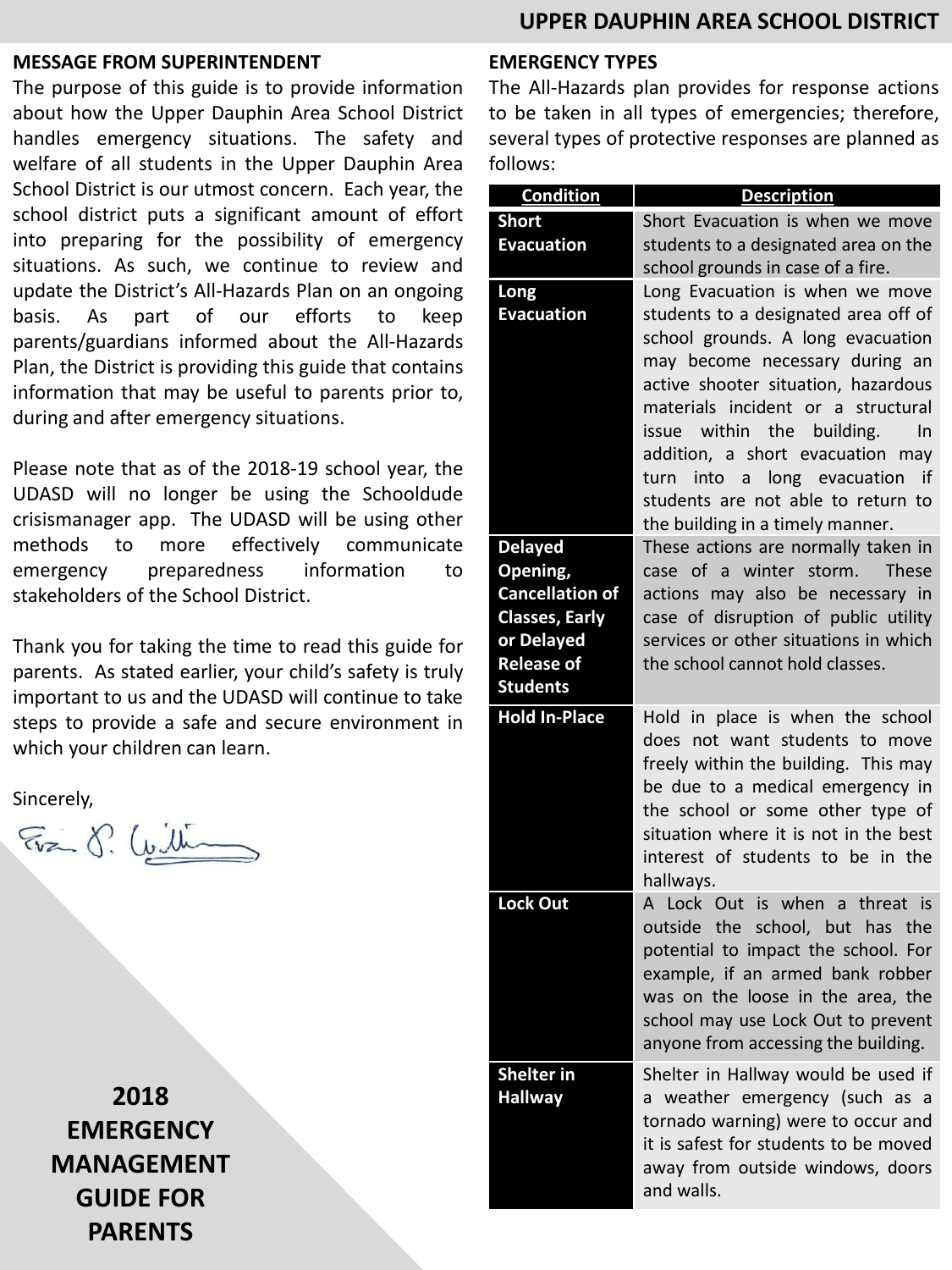#### **IF AN EMERGENCY OCCURS**

If an emergency situation occurs at your child's school, on the bus/van while traveling to or from school or within the community, there are things that you can do to help the situation and things that could make the situation worse. Below are the "Do's" and "Don'ts" for parents to follow during an emergency.

#### **DO'S**

- 1. Understand that the staff within the school have been trained to handle various types of emergency situations. These range from a medical emergency involving one child to a tornado involving multiple school buildings. A huge part of your role as a parent/guardian during an emergency situation is **trusting** those individuals to do what they have been trained to do.
- 2. Have **patience** during the initial part of an emergency. When an emergency occurs, the first part can be very hectic for everyone involved. Rest assured that communicating with parents and guardians is a critical part of our All-Hazards Plan, but that initial communication will take time to develop and communicate to everyone involved.
- 3. Try to **stay calm**. We fully understand that your children are extremely important to you. Allowing yourself to panic during an emergency situation will not be helpful and may actually make the situation worse.

# **UPPER DAUPHIN AREA SCHOOL DISTRICT**

- 4. Turn on **news sources**. The School District has a list of standard news sources that it will use to release information to the public.
- 5. You will receive **automated calls** as the emergency situation continues to evolve. This will be sent to the phone number you have on file with the School District. You can verify this information in the Sapphire Parent Portal (which is available on the top of the udasd.org website). Please make sure this information is up-to-date **prior** to emergency situations occurring.
- **6. Minimize communication with your child.** We understand that in the current world of cell phones and other devices that you may be receiving information directly from your child. While it is ok to send brief messages to assure that your child is ok, please understand that your child may be receiving instructions from staff, moving from one location to another or trying to remain quiet where they are. Talking to your child beforehand and coming up with a brief code during emergencies can help you ensure that your child is safe, but also allow your child to focus on listening and following the instructions of school staff and public safety officials.
- **7. Listen to official reports.** During an emergency, inaccurate or misunderstood information can spread quickly. For example, your child may text you stating that "We are in lockdown." However, there are several types of situations and some may pose more risk than others. Consequently, be very careful about information received from sources that are not associated with the School District or public safety officials. Social media may help spread inaccurate information as well. Your child may not be privy to all information related to the incident and may pass along information that is not accurate.

**2018 EMERGENCY MANAGEMENT GUIDE FOR PARENTS**

## **MEDIA SOURCES**

Television: ABC 27 Television: CBS 21 Television: WGAL 8 Television: FOX 43 Television: WITF

Radio: WQLV 98.9 Radio: WCAT 102.3 Radio: WJTL 90.3 Radio: WQKX 94.1 Radio: WYGL 100

Radio: WRV 97.3 Radio: WHP 580 Radio: BOB 94.9 Radio: KOOL 94.5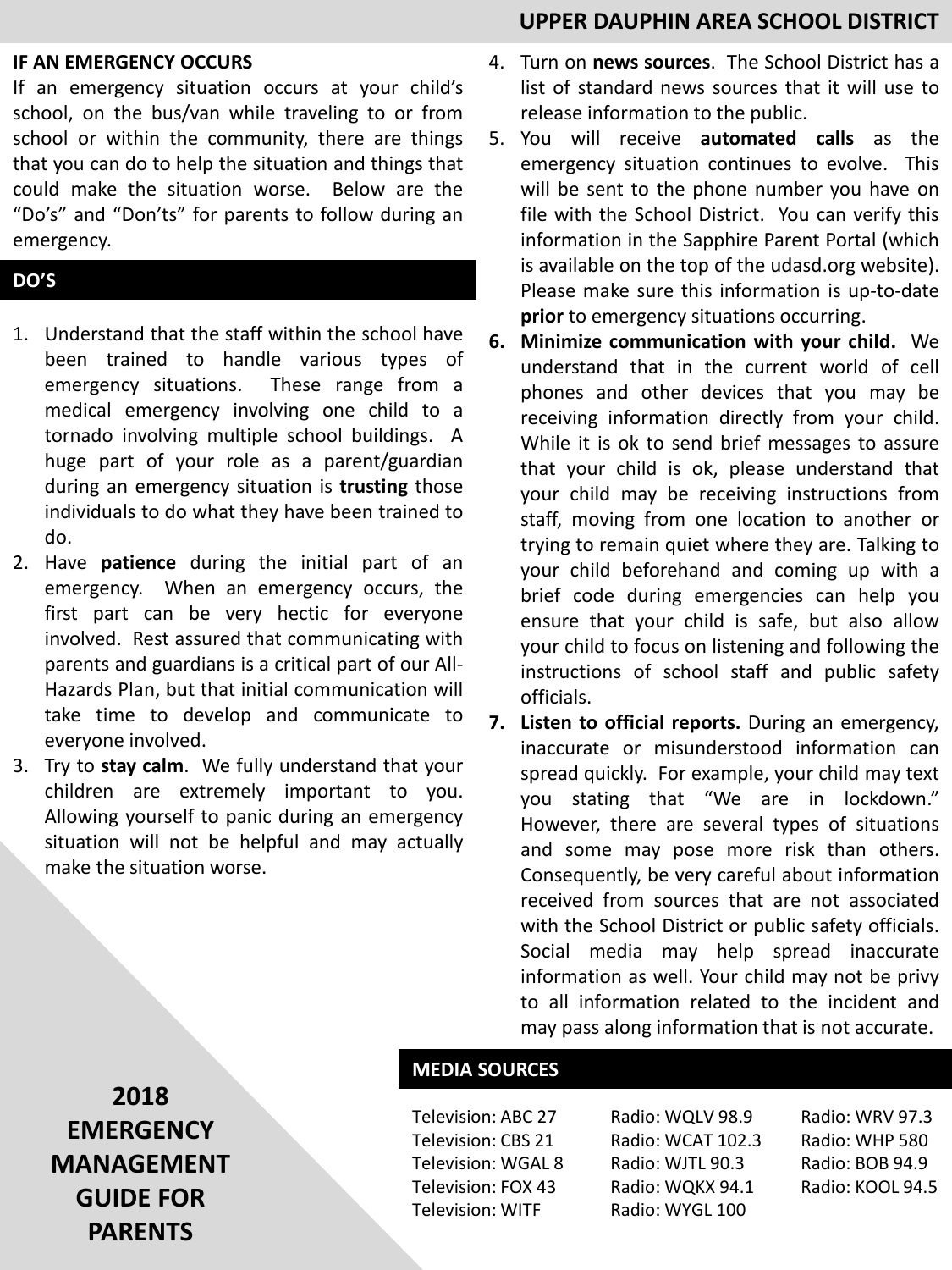#### **DON'TS**

- 1. We ask that parents/guardians **do not call** the school during an emergency. During an emergency, school staff have a single priority to account for all students and get them to a safe environment. By calling the school, you can take school staff away from their primary function.
- 2. Please **do not come to the school, to rally points or the scene of a bus/van incident** during an emergency. Coming to the scene of an incident can make a chaotic situation even worse. The first place that kids may be taken during an emergency is a **temporary** staging area. The students will be bused to a permanent location as buses become available. Having parents arrive at the staging area or at the scene of an incident will cause confusion for students and staff. Please wait to receive instructions about where to pick up your child if an evacuation occurs.
- 3. Please **do not provide instructions to your child during an emergency**. If students receive conflicting instructions from parents and staff, it can create confusion for your child. Our staff are trained to handle these situations and parents may not have a full understanding of why certain steps are being taken.
- 4. Please **do not try to remove your child without going through the official process.** It may be tempting during an evacuation to tell your child to come to your house which may be near the school. However, one of the most important parts of our All-Hazards Plan is accounting for every student throughout the process. A missing child may cause us to have to send a first responder into a dangerous situation to look for your child or to send resources to look for your child within the community. This can take resources away from dealing with the incident.

# **ACTIVE SHOOTER/HOSTILE EVENT**

One of the worst possible scenarios for most parents, students and school staff members is an active shooter/hostile event situation. This can be an extremely scary and traumatic time for everyone involved. The Upper Dauphin Area School District has taken steps to reduce the risk to students if this type of situation does occur. It is important to understand that an active shooter/hostile event occurs when someone is actively killing or trying to kill people in a confined area. With this in mind, we assure you that we take the threat of an active shooter very seriously and train our staff about what to do during these types of situations.

Our staff (and students) have several options during these types of events. Our procedures have been developed with the help of law enforcement and are based on research into these events. The decision about what to do is based on the location of staff/students, the location of the perpetrator (if known) and access to exterior doors. Students and staff may need to make decisions during these situations which may include leaving the building, hiding in a locked area or deploying counter measures. The counter measures would depend on the age, size and training of the individuals involved. Additional details cannot be provided because we do not want to do anything that will help someone that would be planning such an attack on our school.

If an active shooter/hostile event does occur, those that escape or are led to safety by law enforcement and school staff will be transported to one of several Family Reunification Centers. Information about those centers is included in this packet.

# **2018 EMERGENCY MANAGEMENT GUIDE FOR PARENTS**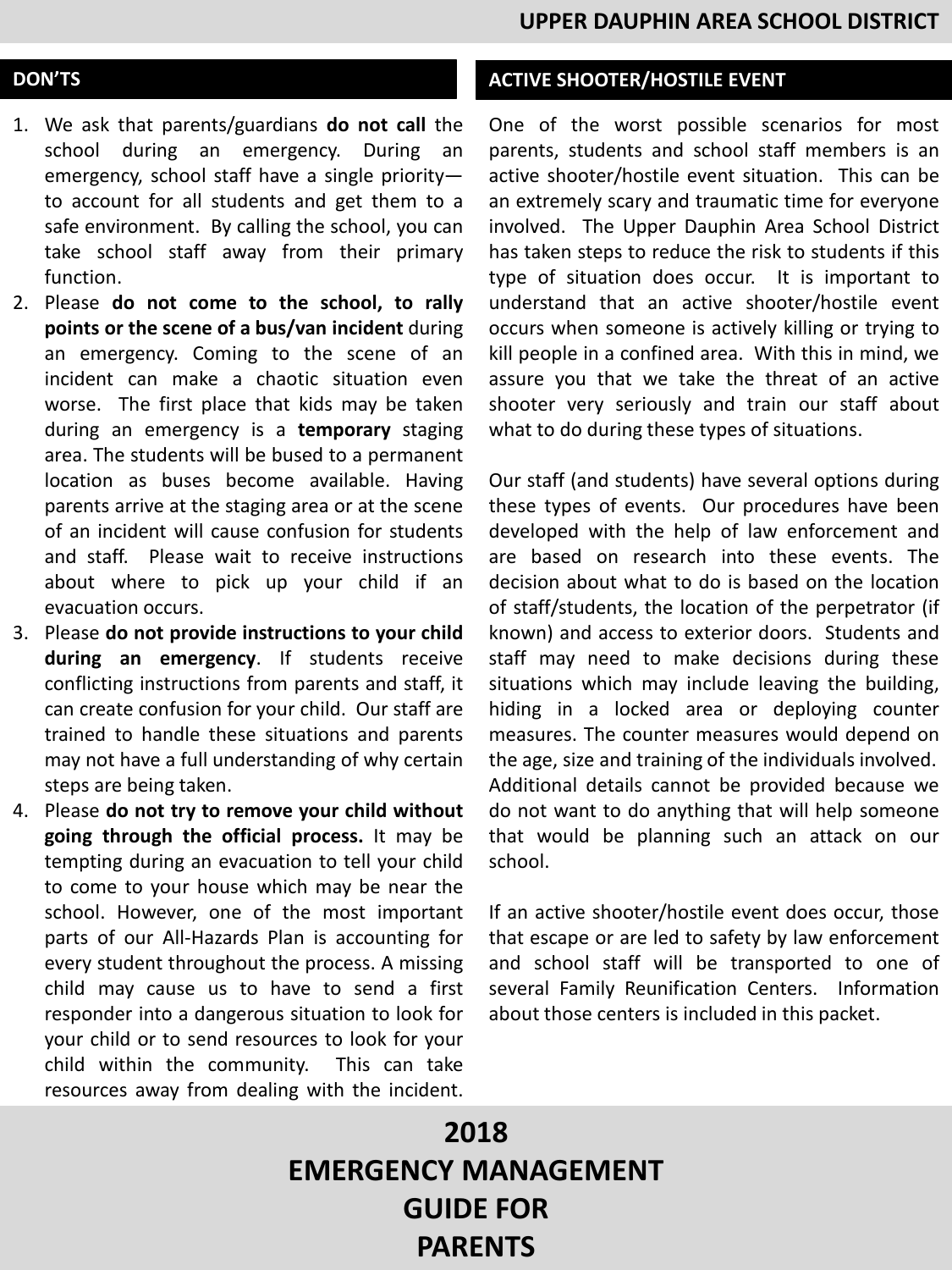### **FAMILY REUNIFICATION**

Family Reunification involves reuniting/reunifying students with their parents or guardians in an orderly manner. The process for Family Reunification occurs when an evacuation occurs at one of the of the School District's buildings or campuses or an incident occurs on a bus route on the way home from school. The process for Family Reunification is the same regardless of the type of incident that caused the evacuation. Part of the reunification process involves **verifying the identify** of the person picking up the child. It should be noted that **this process will take time.** We ask for individuals to remain patient during the process.

The Family Reunification process will take place at one of several pre-approved Family Reunification Centers (FRC). The FRC used on any given day will be determined by a variety of factors including the availability of the location itself on the day of the incident.

# **2018 EMERGENCY MANAGEMENT GUIDE FOR PARENTS**

An overview of what is involved in Family Reunification is as follows:

- An incident occurs that requires evacuation to an off-campus location (or back to a school building in the event of a bus incident).
- While the incident is occurring, the incident command will determine which location will be used as the FRC at that time.
- Students are moved to a temporary staging area where buses will pick them up and transport them to the designated FRC. **Do not go to the staging area!**
- As students arrive at the FRC, they are logged as being present and ready for pickup.
- Parents arriving at the FRC will enter through the designated entrance to the pickup point.
- At the pickup point, the parent will provide a driver's license or photo id card and complete a reunification form.
- If the child is at the center, he or she will be escorted to the pickup point and it is documented that the student was released to the parent.
- If the child has not yet arrived at the FRC, the parents will be escorted to a designated area to await further information.
- Once you sign your child out, please leave the premises to help free up room for parents arriving to sign out other children.

For this process to work, it is imperative that parents **stay calm, be patient and understand that their child is being taken care of** while they are waiting to be signed out by the parent.

Please note that in order for a child to be picked up by someone other than the parents/guardians, they must have a Student Pick Up authorization on file with the school listing that individual or the person had to be included on the online registration form. For situations where there is doubt about an individual's authorization to pick up a child, the parents will be contacted. The Student Pick Up Authorization may be downloaded from the website.